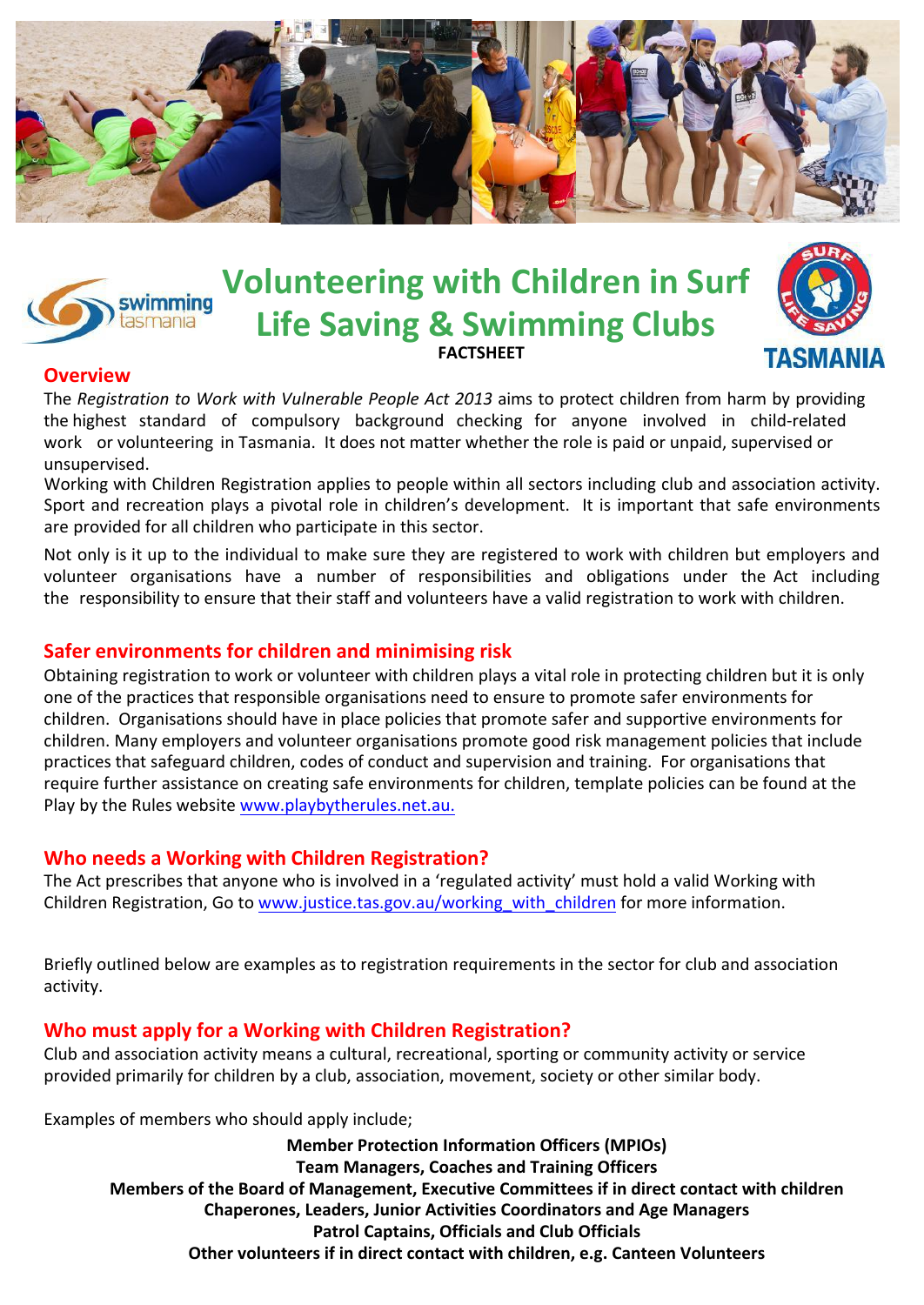Examples of people who should NOT apply under this activity:

## **Children under 16 years of age Administrative staff of a club if their usual duties of work do not bring them into contact with a child Lifeguards providing general lifesaving services at a beach and pool for adults and children A person that is a registered teacher and is coaching as part of their teaching duties**

Some individuals who engage in a regulated activity, either as an employee or volunteer, may not need to apply for a Working with Children Registration. See 'Fact sheet: Exemptions from Registration' at the Working with Children Registration website: www.justice.tas.gov.au/working with children

## **Working with Children Registration Process**

Registration to Work with Children is being phased into all child related activities over a three year period commencing from 1 July 2014. Any person undertaking a regulated activity for a club or association or similar body providing services primarily to children must have their registration in place by 1 April 2015. Applications opened on 1 October 2014.

The application form is completed online. Once application has been made, the applicant is required to visit a Service Tasmania shop to present proof of identity and payment. Registered applicants will receive a Working with Children Registration Card by post.

Working with Children Registration is valid for three years.

Working with Children Registration is on Facebook. What a great way to get a reminder that it's time to apply, or that new resources are available. To connect, login or sign up for Facebook and search for Working with Children Registration.

## **For more information:**



**Tasmanian Government | Department of Justice**  Phone 1300 13 55 13 Fax: (03) 6233 8338 Email: workingwithchildren@justice.tas.gov.au Mail: PO Box 56 Rosny Park TAS 7018 Web: www.justice.tas.gov.au/working with children



## **Surf Life Saving Tasmania**

Leanne Johannesen | Education, Development & Surf Sports Manager Phone: 03 6222 6558 | M. 0447 287 847 Email: ljohannesen@slst.asn.au Mail: GPO Box 1745, Hobart TAS 7001 | 5 Franklin Wharf, Hobart TAS 7000 Web: www.slst.asn.au



## Jamie McIntyre| CEO Phone: M: 0407 705 657 Email: executive.officer@tas.swimming.org.au Mail: PO Box 1745 Hobart TAS 7001 Web: www.swimmingtas.org.au